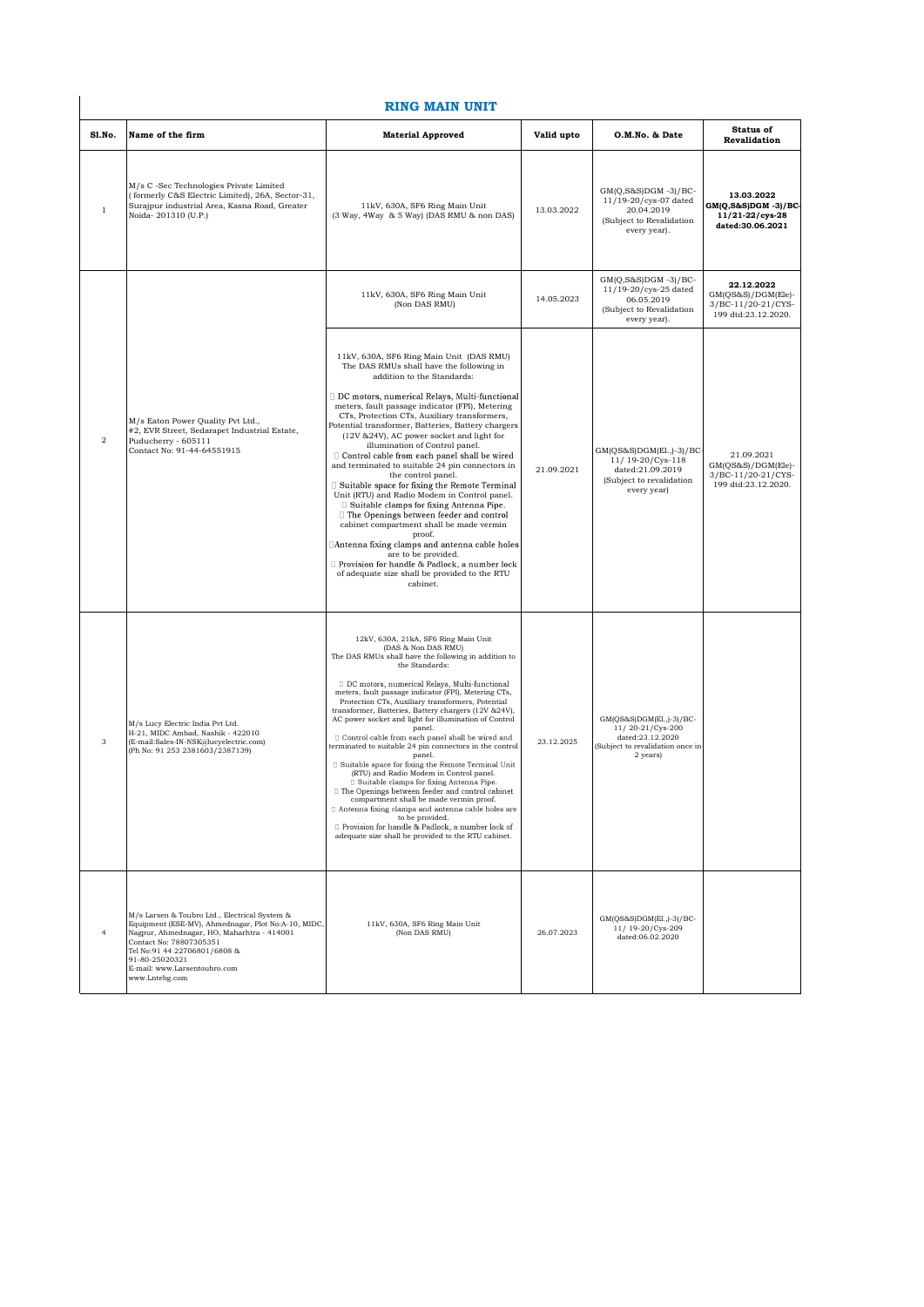| 5                 | M/s Megawin Switchgear Private Limited, P.B. No.434,<br>Algapuram Post, Perumal Malai Adivaram, Salem-<br>636004(Factory unit1: M/s Megawin Switchgear Private<br>Limited, 35/1,2,3, Perumal Malai Adivaram, Algapuram<br>Post, Salem- 636004 & Factory unit2: M/s Megawin<br>Switchgear Private Limited, 2/18,19, Perumal Malai<br>Adivaram, Algapuram Post, Salem- 636004)<br>Contact No:<br>2330288, 2330498, 2447099<br>E-mail: sales@megawinswitchgear.com | 12kV, 630A, 21kA, SF6 Ring Main Unit (DAS RMU)<br>The DAS RMUs shall have the following in addition to<br>the Standards:<br>DC motors, numerical Relays, Multi-functional<br>meters, fault passage indicator (FPI), Metering CTs,<br>Protection CTs, Auxiliary transformers, Potential<br>transformer, Batteries, Battery chargers (12V & 24V),<br>AC power socket and light for illumination of Control<br>panel.<br>Control cable from each panel shall be wired and<br>terminated to suitable 24 pin connectors in the control<br>panel.<br>Suitable space for fixing the Remote Terminal Unit<br>(RTU) and Radio Modem in Control panel.<br>Suitable clamps for fixing Antenna Pipe.<br>The Openings between feeder and control cabinet<br>compartment shall be made vermin proof.<br>Provision for handle & padlock, a number lock of<br>adequate size shall be provided to the RTU chamber.<br>□ In cable box the GTP, the cable size shall be<br>400sq.mm instead of 300sqmm.                                                        | 02.12.2025 | GM(QS&S)/DGM-3/BC-11/20-<br>21/CYS-179 dtd:02.12.2020<br>(Subject to revalidation once in<br>2 years)            |  |
|-------------------|-----------------------------------------------------------------------------------------------------------------------------------------------------------------------------------------------------------------------------------------------------------------------------------------------------------------------------------------------------------------------------------------------------------------------------------------------------------------|---------------------------------------------------------------------------------------------------------------------------------------------------------------------------------------------------------------------------------------------------------------------------------------------------------------------------------------------------------------------------------------------------------------------------------------------------------------------------------------------------------------------------------------------------------------------------------------------------------------------------------------------------------------------------------------------------------------------------------------------------------------------------------------------------------------------------------------------------------------------------------------------------------------------------------------------------------------------------------------------------------------------------------------------|------------|------------------------------------------------------------------------------------------------------------------|--|
| 6                 | M/s Eswari Electricals Pvt Ltd., Plot No:64,<br>Industrial Estate, Perungudi, Chennai - 600096<br>(Ph No:044-24961693, 4752, 45152122/23)<br>(E-mail:info@eswari.in)                                                                                                                                                                                                                                                                                            | 12kV,630A, 21kA, SF6 Ring Main Unit<br>(Extendable type) (PROPLUS) (DAS RMU)<br>The DAS RMUs shall have the following in<br>addition to the Standards:<br>DC motors, numerical Relays, Multi-functional<br>meters, fault passage indicator (FPI), Metering<br>CTs, Protection CTs, Auxiliary transformers,<br>Potential transformer, Batteries, Battery chargers<br>(12V & 24V), AC power socket and light for<br>illumination of Control panel.<br>Control cable from each panel shall be wired<br>and terminated to suitable 24 pin connectors in<br>the control panel.<br>□ Suitable space for fixing the Remote Terminal<br>Unit (RTU) and Radio Modem in Control panel.<br>□ Suitable clamps for fixing Antenna Pipe.<br>□ The Openings between feeder and control<br>cabinet compartment shall be made vermin<br>proof.<br>Antenna fixing clamps and antenna cable holes<br>are to be provided.<br>Provision for handle & Padlock, a number lock<br>of adequate size shall be provided to the RTU<br>cabinet.                         | 20.01.2024 | GM(QS&S)DGM(El.,)-3)/BC-<br>11/20-21/Cys-77<br>dated:13.08.2020                                                  |  |
| $\scriptstyle{7}$ | M/s ABB India Limited,<br>Regd Off No: 21 floor, World Trade Centre, Brigade<br>Gateway, Malleswaram West, Bangalore.<br>Factory Unit: Plot No:79, MIDC Satpur, Nashik -<br>422007<br>(Ph No: 91 80 22949250)<br>(E-mail: www.abb.com/in                                                                                                                                                                                                                        | 11kV, 630A, SF6 Ring Main Unit (Safe Ring/Safe Plus<br>type and Safelink CB Type) (Non DAS & DAS RMU)<br>The DAS RMUs shall have the following in addition to<br>the Standards:<br>□ DC motors, numerical Relays, Multi-functional<br>meters, fault passage indicator (FPI), Metering CTs,<br>Protection CTs, Auxiliary transformers, Potential<br>transformer, Batteries, Battery chargers (12V & 24V),<br>AC power socket and light for illumination of Control<br>panel.<br>] Control cable from each panel shall be wired and<br>terminated to suitable 24 pin connectors in the control<br>panel.<br>Suitable space for fixing the Remote Terminal Unit<br>(RTU) and Radio Modem in Control panel.<br>Suitable clamps for fixing Antenna Pipe.<br>$\Box$ The Openings between feeder and control cabinet<br>compartment shall be made vermin proof.<br>Antenna fixing clamps and antenna cable holes are<br>to be provided.<br>Provision for handle & Padlock, a number lock of<br>adequate size shall be provided to the RTU cabinet. | 01.03.2023 | GM(QS&S)DGM(El.,)-3)/BC-<br>11/20-21/Cys-155<br>dated:04.11.2020<br>(Subject to revalidation every<br>year)      |  |
| 8                 | M/s Schneider Electric Infrastructure Ltd.,<br>Milestone -87, Vadodara - Halol Highway village,<br>Kotambi, O.O. Jarod, Taluk Kavat, Dist. Vadodara,<br>Gujarat,<br>E-mail:<br>www.scheider-electric.co.in<br>Ph No:9741312002                                                                                                                                                                                                                                  | 11kV, 630A, SF6 Ring Main Unit (Safe Ring/Safe Plus<br>type and Safelink CB Type) (Non DAS & DAS RMU)<br>The DAS RMUs shall have the following in addition to<br>the Standards:<br>DC motors, numerical Relays, Multi-functional<br>meters, fault passage indicator (FPI), Metering CTs,<br>Protection CTs, Auxiliary transformers, Potential<br>transformer, Batteries, Battery chargers (12V & 24V),<br>AC power socket and light for illumination of Control<br>panel.<br>Control cable from each panel shall be wired and<br>terminated to suitable 24 pin connectors in the control<br>panel.<br>Suitable space for fixing the Remote Terminal Unit<br>(RTU) and Radio Modem in Control panel.<br>□ Suitable clamps for fixing Antenna Pipe.<br>The Openings between feeder and control cabinet<br>compartment shall be made vermin proof.<br>Antenna fixing clamps and antenna cable holes are<br>to be provided.<br>Provision for handle & Padlock, a number lock of<br>adequate size shall be provided to the RTU cabinet.          | 02.09.2025 | GM(QS&S)DGM(El.,)-3)/BC-<br>11/20-21/Cys-162<br>dated:09.11.2020<br>(Subject to revalidation once in<br>2 years) |  |